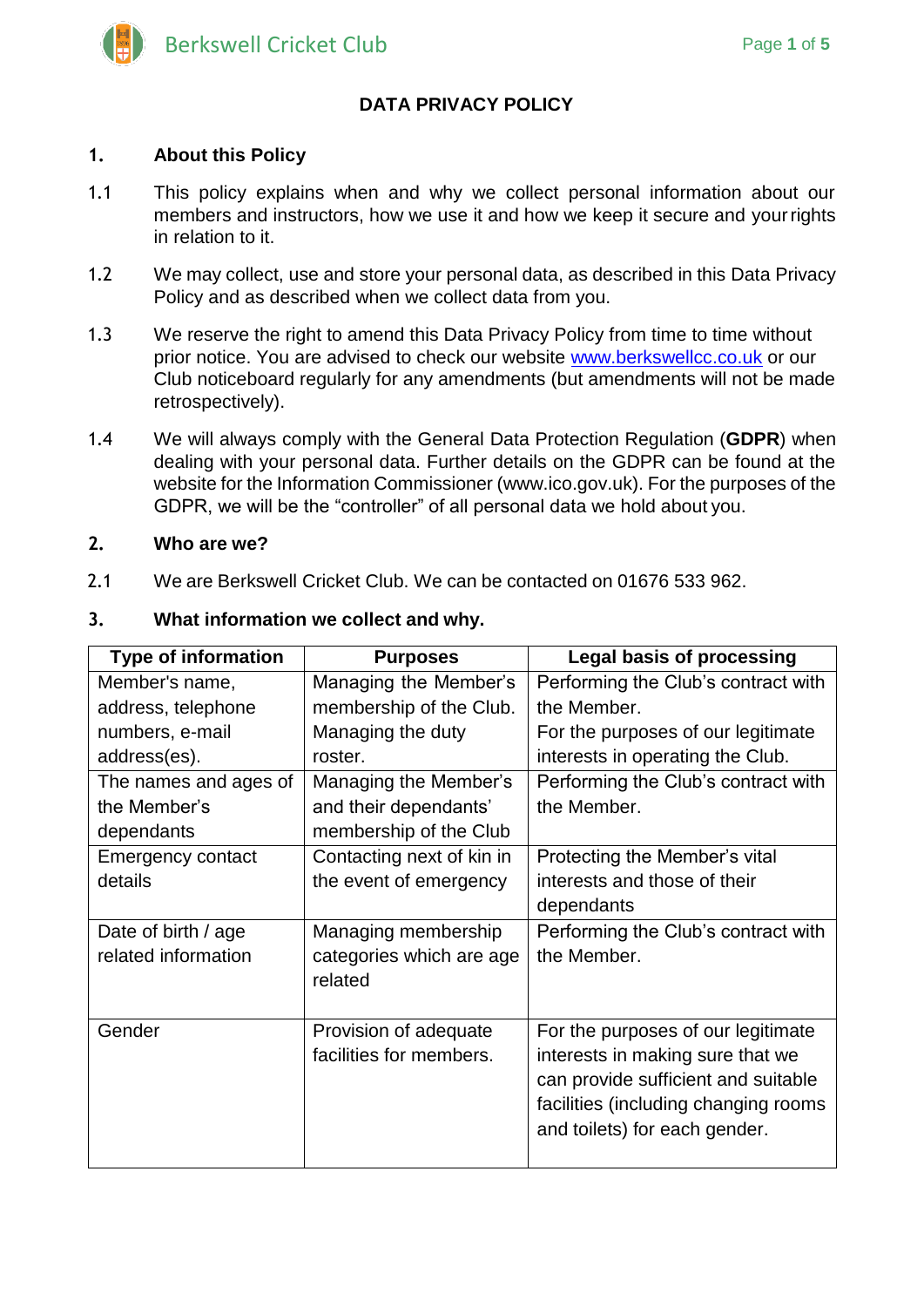

L

|                                       | Reporting information to                            | For the purposes of the legitimate<br>interests of the relevant cricket |
|---------------------------------------|-----------------------------------------------------|-------------------------------------------------------------------------|
|                                       | the England & Wales                                 | board to maintain diversity data                                        |
|                                       | Cricket Board.                                      | required by Sports                                                      |
|                                       |                                                     | Councils.                                                               |
| The Member's name,                    | Managing team                                       | For the purposes of our legitimate                                      |
| <b>Team information</b>               | selection information                               | interests in selecting teams for                                        |
| and playing position                  | and post game                                       | the benefit of members of the                                           |
|                                       | reporting                                           | Club.                                                                   |
|                                       | Sharing results and                                 | For the purposes of our legitimate                                      |
|                                       | scores with other clubs,                            | interests in promoting the Club.                                        |
|                                       | associations, the                                   |                                                                         |
|                                       | England & Wales                                     |                                                                         |
|                                       | <b>Cricket Board and</b>                            |                                                                         |
|                                       | providing results to local                          |                                                                         |
|                                       | and national media.                                 |                                                                         |
| Photos and videos of                  | Putting on the Club's                               | Consent. By agreeing to join or be                                      |
| members and teams                     | website and social media                            | associated with Berkswell CC,                                           |
| within the context of<br>competition  | pages and use in press<br>releases.                 | consent is given. Members may<br>withdraw their consent at any time     |
|                                       |                                                     | by contacting us by email or letter.                                    |
| The Member's name                     | Creating and managing                               | Consent. By agreeing to join or be                                      |
| and e-mail address                    | the Club's online                                   | associated with Berkswell CC,                                           |
|                                       | <b>Membership Directory</b>                         | consent is given. The Member                                            |
|                                       | as well as team                                     | may withdraw their consent at any                                       |
|                                       | selection, notification of                          | time by contacting us by e-mail or                                      |
|                                       | events and other                                    | letter to tell us that they no longer                                   |
|                                       | marketing purposes                                  | wish to receive notifications or                                        |
|                                       |                                                     | updates.                                                                |
|                                       |                                                     |                                                                         |
|                                       |                                                     |                                                                         |
| Bank account details of               | Managing the Member's                               | Performing the Club's contract with                                     |
| the member or other                   | and their dependants'                               | the member.                                                             |
| person making<br>payments to the club | membership of the club<br>and provision of services |                                                                         |
|                                       | and events.                                         |                                                                         |
|                                       |                                                     |                                                                         |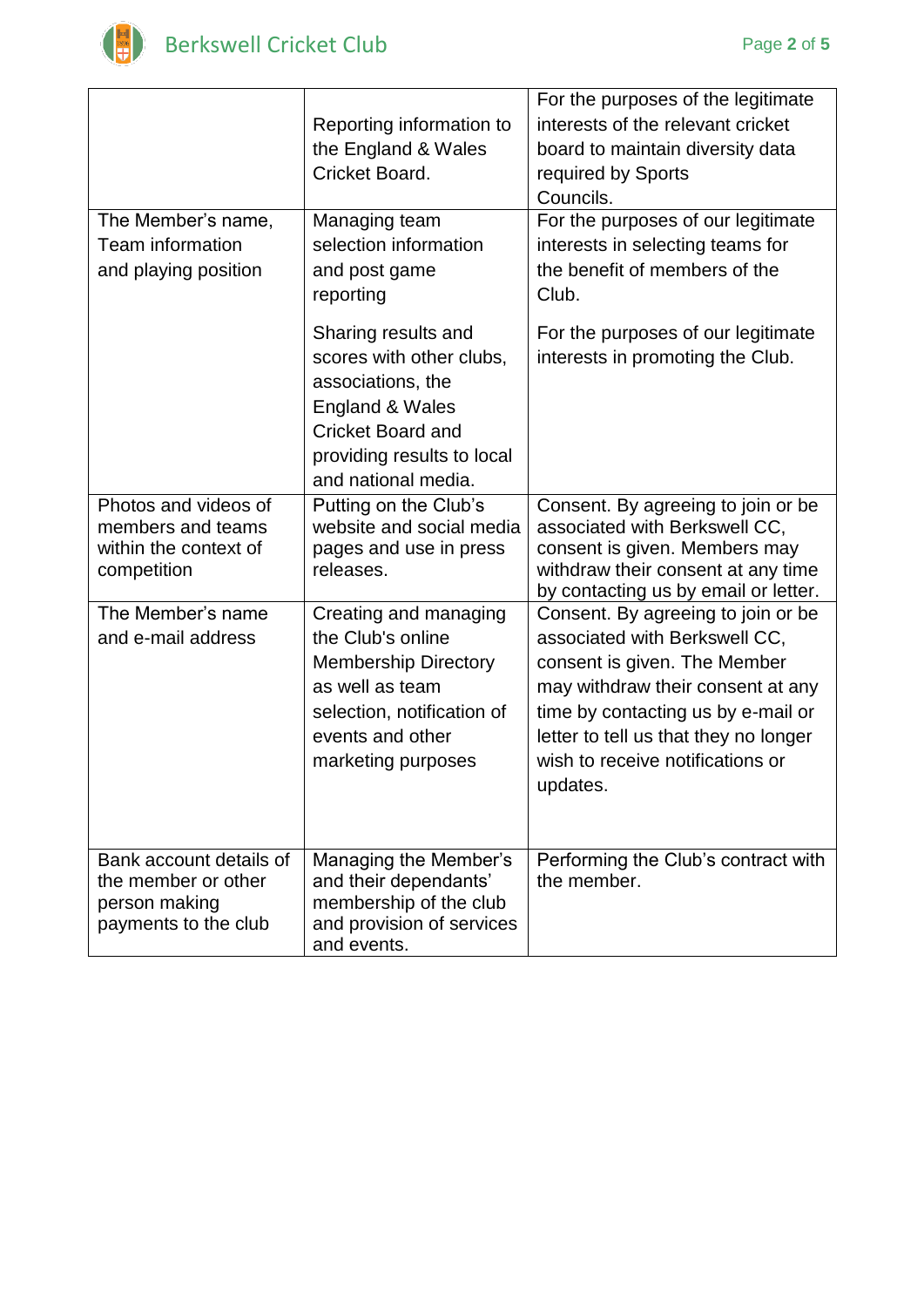

| Member's name and e-  | Passing to the England             | For the purposes of our legitimate    |
|-----------------------|------------------------------------|---------------------------------------|
| mail address          | & Wales Cricket Board              | interests in operating the Club and   |
|                       | for them to conduct                | / or the legitimate interests of the  |
|                       | surveys of members of              | England & Wales Cricket Board in      |
|                       | the Club (and affiliated           | its capacity as the recognised        |
|                       | members). The surveys              | cricket board.                        |
|                       | are for the benefit of the         |                                       |
|                       | Clubs (and other clubs)            |                                       |
|                       | and / or the benefit of the        |                                       |
|                       | <b>England &amp; Wales Cricket</b> |                                       |
|                       | Board.                             |                                       |
| Coach / Trainer's     | Managing coaching at               | For the purposes of our legitimate    |
| name, address, email  | the club.                          | interests in ensuring that we can     |
| addresses, phone      |                                    | contact those offering instruction    |
| numbers and relevant  |                                    | and provide details of instructors to |
| qualifications and/or |                                    | members.                              |
| experience.           |                                    |                                       |

## **4. How we protect your personal data**

- 4.1 We will not transfer your personal data outside the EU without your consent.
- 4.2 We have implemented generally accepted standards of technology and operational security in order to protect personal data from loss, misuse, or unauthorised alteration or destruction.
- 4.3 Please note however that where you are transmitting information to us over the internet this can never be guaranteed to be 100% secure.
- 4.4 For any payments which we take from you online we will use a recognised online secure payment system.
- 4.5 We will notify you promptly in the event of any breach of your personal data which might expose you to serious risk.

## **5. Who else has access to the information you provide us?**

- 5.1 We will never sell your personal data. We will not share your personal data with any third parties without your prior consent (which you are free to withhold) except where required to do so by law or as set out in the table above or paragraph 5.2 below.
- 5.2 Sage Building Envelope Contractors have been designated to manage our social media and assist with communications management, and therefore will have access to the information you provide. However, we disclose only the personal data that is necessary for the third party to deliver the service and we have a contract in place that requires them to keep your information secure and not to use it for their own purposes.
- 5.3 We may pass your personal data to other third parties who are service providers,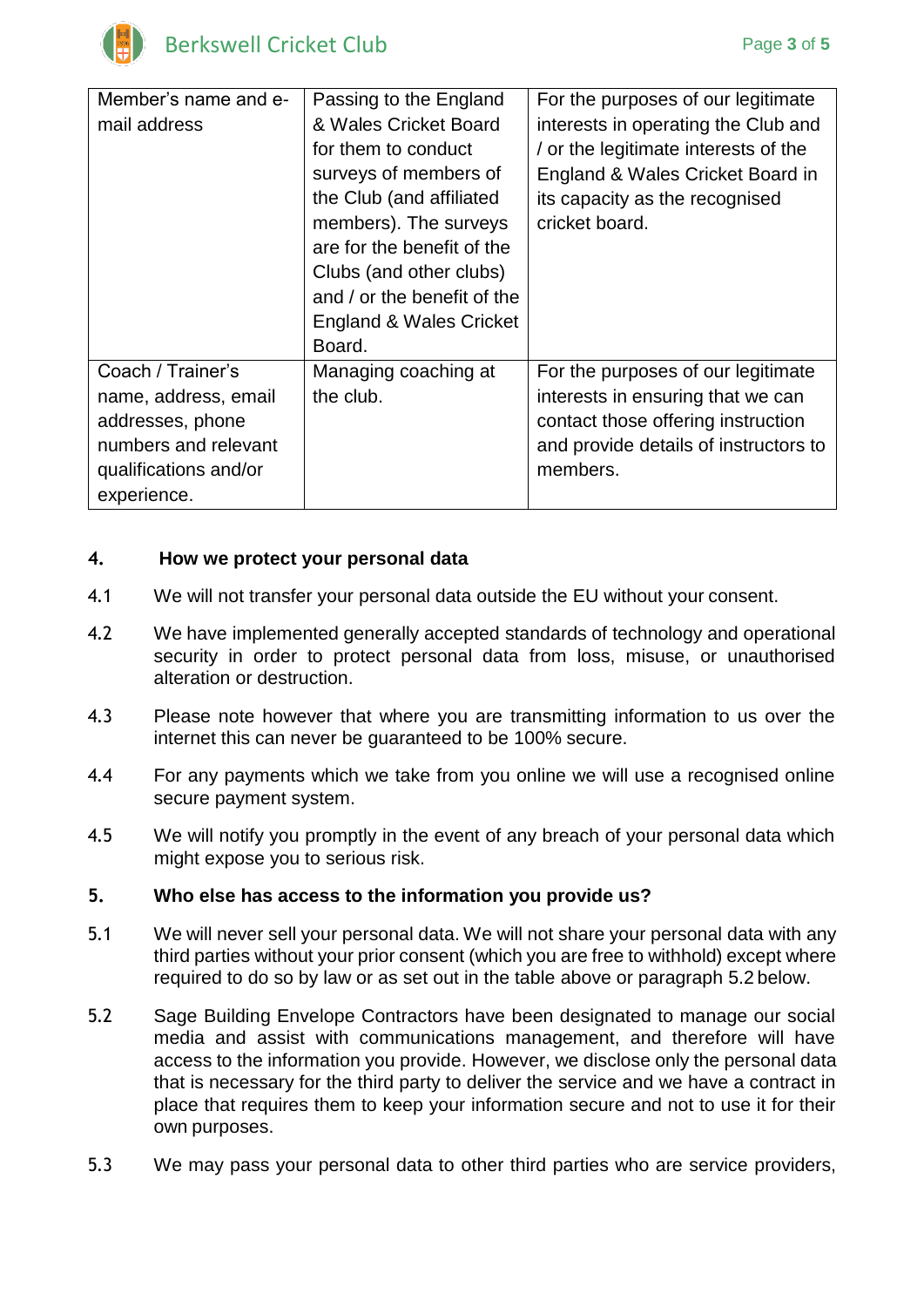

agents and subcontractors to us for the purposes of completing tasks and providing services to you on our behalf (e.g. to print newsletters and send you mailings). However, we disclose only the personal data that is necessary for the third party to deliver the service and we have a contract in place that requires them to keep your information secure and not to use it for their own purposes.

## **6. How long do we keep your information?**

- 6.1 We will hold your personal data on our systems for as long as you are a member of the Club and for as long afterwards as is necessary to comply with our legal obligations. We will review your personal data every year to establish whether we are still entitled to process it. If we decide that we are not entitled to do so, we will stop processing your personal data except that we will retain your personal data in an archived form in order to be able to comply with future legal obligations e.g. compliance with tax requirements and exemptions, and the establishment exercise or defence of legal claims.
- 6.2 We securely destroy all financial information once we have used it and no longer need it.

# **7. Your rights**

- 7.1 You have rights under the GDPR:
	- (a) to access your personal data
	- (b) to be provided with information about how your personal data is processed
	- (c) to have your personal data corrected
	- (d) to have your personal data erased in certain circumstances
	- (e) to object to or restrict how your personal data is processed
	- (f) to have your personal data transferred to yourself or to another business in certain circumstances.
- 7.2 You have the right to take any complaints about how we process your personal data to the Information Commissioner:

<https://ico.org.uk/concerns/>

0303 123 1113.

Information Commissioner's Office Wycliffe House Water Lane **Wilmslow** Cheshire SK9 5AF

For more details, please address any questions, comments and requests regarding our data processing practices via the website contact form - [https://www.berkswellcc.co.uk/contact.](https://www.berkswellcc.co.uk/contact)